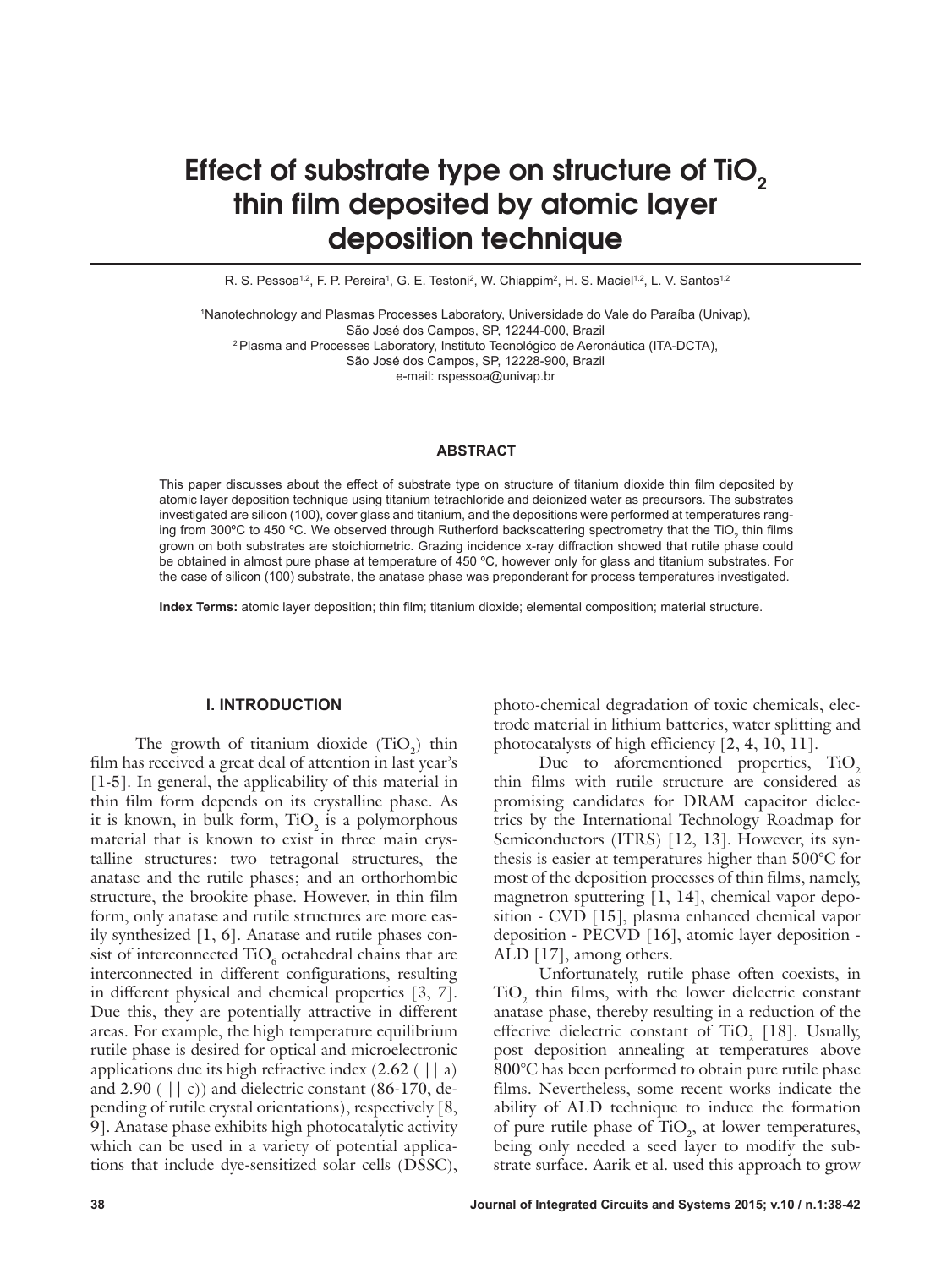pure rutile phase on α- $\text{Al}_2\text{O}_3$  [19]. Kim et al. showed that the growth of the rutile phase at low temperature can be stabilized by the  $RuO<sub>2</sub>$  seed layer [20]. This is possible by ALD process, using the template approach with  $O_3$  as oxidant [21], however,  $O_3$  can etch the  $\text{RuO}_2$  seed layer, thus hindering the deposition process [21]. To overcome these drawbacks it is necessary to investigate others materials for inducing the formation of rutile phase at lower ALD process temperatures.

In this work, the structure of atomic layer deposited TiO<sub>2</sub> thin films from TiCl<sub>4</sub> and H<sub>2</sub>O precursors were investigated for three different types of substrate: Si(100), cover glass (composed mainly by  $\text{SiO}_2$ ) and titanium. For this, grazing incidence x-ray diffraction (GIXRD) and Rutherford backscattering spectrometry (RBS) techniques were used to investigate the structure and stoichiometry/thickness of as-deposited thin films, respectively.

## **II. EXPERIMENTAL**

# *A. TiO2 film deposition*

Pieces from a 350 μm thick Czochralski Si wafer (p-type, 4  $\Omega$ cm, (100)-orientation), cover glass (for microscopy) and titanium foil (purity 99.9% and thickness of 0.5 mm) were used as substrates. Fort he case of titanium substrate, due to considerable surface roughness, before the TiO<sub>2</sub> thin film deposition the substrate underwent a polishing process (using sand paper grits from 800 to 2000) in order to achieve a low surface roughness. They were individually cleaned in ultrasonic bath using acetone and deionized water for 5 min, and then dried with  $N_{2}$  gas before the introduction in the ALD reaction chamber. The  $TiO<sub>2</sub>$  films were deposited by a TFS-200 ALD system from Beneq Oy operating in thermal mode. Figure 1 show a schematic diagram of ALD reactor as well as a picture of the whole system. Here, the following ALD cycle time steps for deposition of films were used:  $0.25-2-0.25-2$  s, i.e. the TiCl<sub>4</sub> pulse of  $0.25$  s, the first purge of 2 s,  $H_2O$  pulse of 0.25 s and the second purge of 2 s. Nitrogen  $(N_2)$  of 99.999% purity was used as purge gas. The vapors of  $TiCl<sub>4</sub>$  and  $H<sub>2</sub>O$  were led into the reactor from external reservoirs kept with liquid  $\operatorname{TiCl}_{4}$  (Sigma-Aldrich 99.95% purity) and deionized water at temperature of 21°C. A capillary was used to control the precursors flow, inserted into the reactor, by only action of their own pressure vapor, i.e., no bubbling systems were used. During the deposition the gas pressure in reactor chamber was maintained around 100 Pa through the insertion of 300 sccm of  $N_2$  in reaction chamber.



(b)

**Figure 1.** (a) Schematic diagram of thermal ALD chamber and (b) picture of the ALD system.

Finally, some process temperatures were investigated in the range of 300-450 ºC for a reaction cycle number fixed at 2000. The instability of the substrate temperature did not exceed 3 ºC for all conditions investigated.

### *B. Film characterization*

Rutherford backscattering spectroscopy (RBS) was used to measure the thickness and chemical composition of the film. The measurements were carried out using a 2.2 MeV <sup>4</sup>He<sup>+</sup> beam from a Pelletron accelerator type with a particle detector positioned at 170º to the incident beam. For data evaluation of the RBS spectra, the computer code SIMNRA [22] was used was used taking into account the electronic stopping power data by Ziegler and Biersack, Chu + Yang's theory for electronic energy-loss straggling and Andersen's screening function to Rutherford cross-section. The contribution from a multiple scattering into the RBS spectra were taken into account using the calculating facilities of SIMNRA. The simulated RBS areal density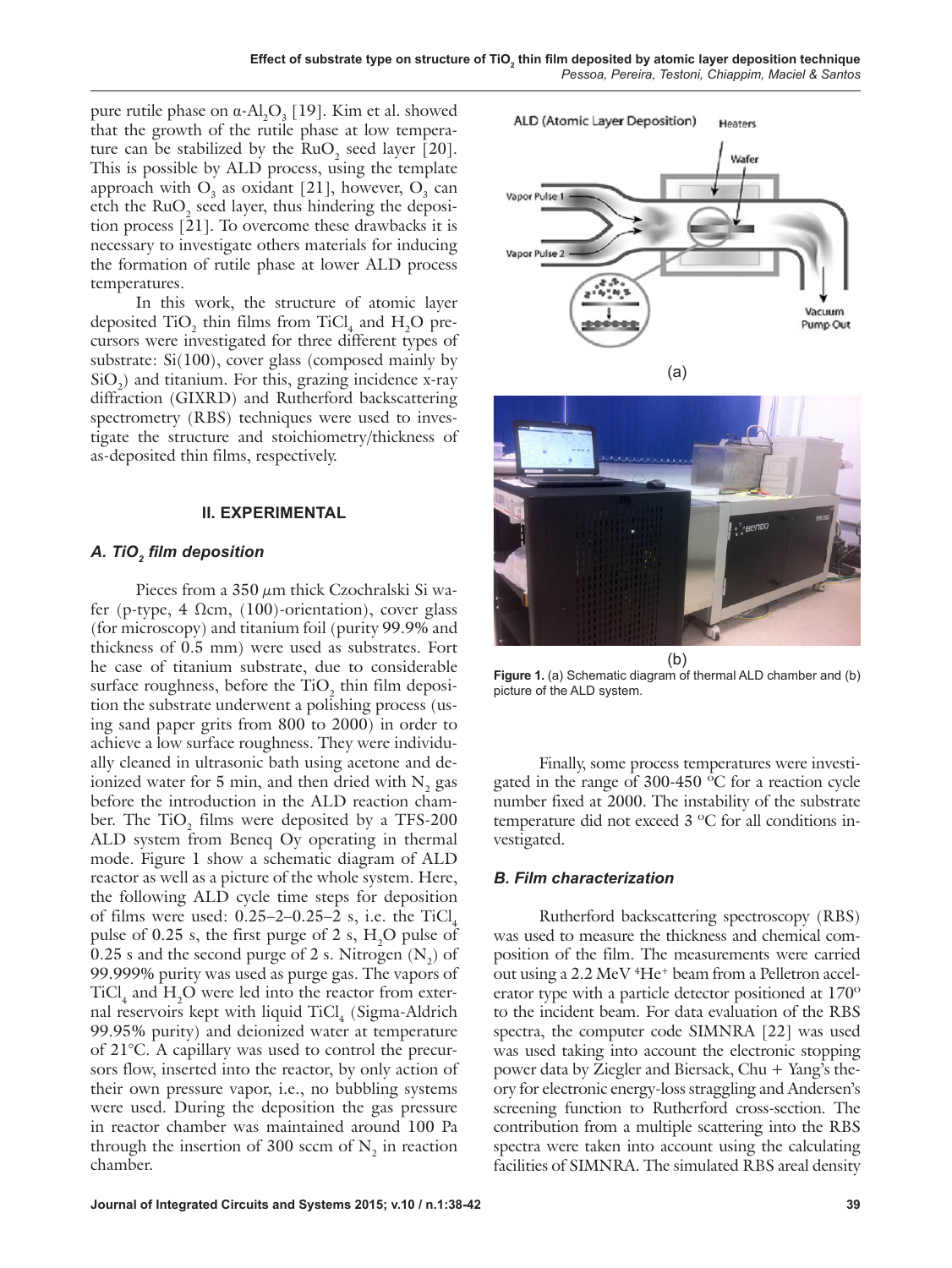values  $(10^{15} \text{ atoms/cm}^2)$  were converted into the layer thickness value (nm) by using the theoretical film density taking account of the crystal structure of the film.

In order to characterize the crystal structure, grazing incidence x-ray diffraction (GIXRD) method was used. The GIXRD patters were obtained at room temperature in a Shimadzu XRD 6000 goniometer using cooper target (CuKα radiation 1.5418Å), 2θ from 10° to 80°, at a scanning speed of 0.02°/s, a voltage of 40 kV, and a current of 30 mA. The samples were mounted in a rotating aluminum sample holder (60 rpm). Moreover, the GIXRD studies were carried out at an incidence angle of 0.29°. This angle was close to the optimum values for anatase and rutile films and allowed efficient reduction of the reflections from the substrate [23].

#### **III. RESULTS AND DISCUSSION**

Figure 1 shows the experimental and simulated RBS spectrum of TiO<sub>2</sub> deposited on  $Si(100)$ at temperature of 300 ºC. As can be seen, the film does not have impurities arising from the deposition process, such as the presence of chlorine. The measured thickness of the film was 190.2 nm. For condition of 450 ºC the film thickness was 141.6 nm. Although not shown here, the thicknesses of films deposited on glass and titanium substrates are approx. the same as that grown on silicon. Other important information obtained from this RBS analyze is about the stoichiometry, namely, the investigated ALD conditions allow the growth of stoichiometric TiO<sub>2</sub> thin films.

Figure 2 shows the GIXRD patterns of  $TiO<sub>2</sub>$ thin films deposited on  $Si(100)$  substrate for process temperatures of 300 ºC and 450 ºC. These tempera-



**Figure 2.** RBS spectrum of TiO $_2$  thin film deposited on Si(100) at temperature of 300 ºC. The red line represents the simulation by SIMNRA code.

tures were selected based on literature [12, 19, 23] and observations by us as the optimum temperatures to obtain the anatase (around 250-300°C) and rutile phase (higher than 400°C) with a high degree of crystallinity. It is possible to see from Fig. 2 that pure anatase phase can be obtained on Si substrate for 300 ºC. When the temperature was increased to 450 ºC, some diffraction peaks relative to rutile phase begin to appear together with anatase phase but yet with very low intensity. Cheng et al. also observed this feature and attributed the appearance of rutile phase on Si substrate as due to change of grain size of TiO<sub>2</sub> thin film at temperatures higher than 400 ºC [25].

Figure 3 shows the x-ray diffraction pattern of the  $TiO<sub>2</sub>$  films grown on glass substrate. Additionally, it is presented the GIXRD spectrum of glass substrate, confirming its amorphous condition. Differently of the case of Si substrate, the rutile phase initiates its formation, for temperature of  $300\,^{\circ}\text{C}$ , concomitantly with the growing of metastable anatase phase. Only for the temperature of 450 ºC, the rutile phase became predominant with relation to anatase phase. Aarik et al. showed that growing  $TiO<sub>2</sub>$  films on polycrystalline  $RuO<sub>2</sub>$  on Si allows the formation of rutile phase at process temperature of 425 ºC. They stated that this obtained rutile structure was due to epitaxial growth on the  $RuO<sub>2</sub>$  seed layer [18]. However, even so, the rutile phase was not obtained with high intensity or pure form.

It is surprising, as we can infer from Fig. 3, that the present ALD process promotes the synthesis of almost pure rutile  $TiO<sub>2</sub>$  on glass, which is basically a  $SiO<sub>2</sub>$  type substrate. This result rises the conjecture that  $SiO_2$  substrate or even a  $SiO_2$  seed layer on another



**Figure 3.** GIXRD patters for TiO<sub>2</sub> thin films deposited on Si(100). For comparison, the relative intensities of x-ray reference diffractions of anatase powder are: (101)/100, (200)/35, (004)/20, (105)/20, (211)/20, (204)/14, (103)/10, (112)/10, (116)/6, (215)/4 [24].

**40 Journal of Integrated Circuits and Systems 2015; v.10 / n.1:38-42**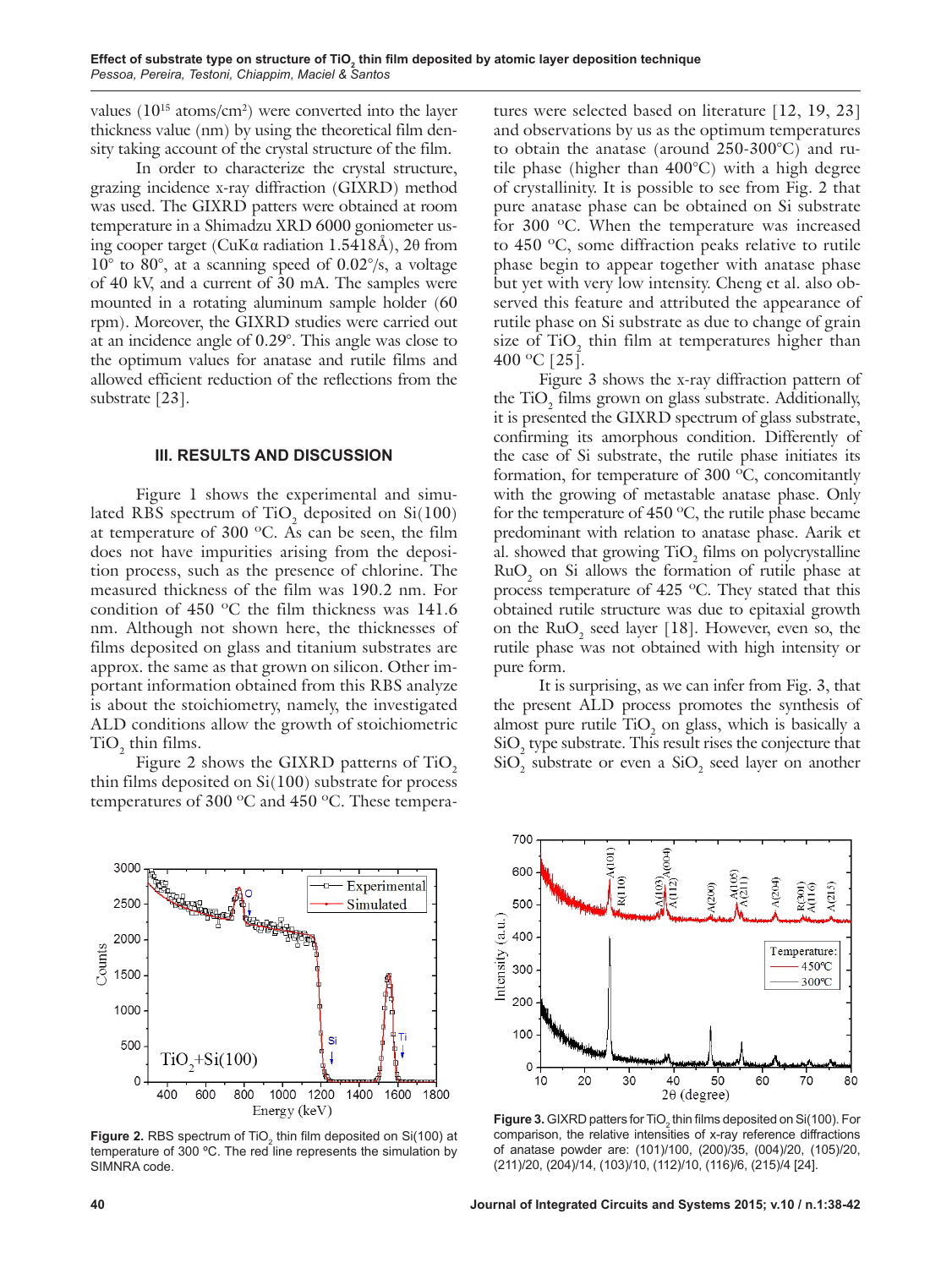substrate could act as a good platform for growth of good quality rutile  $\text{TiO}_2$  phase. Moreover, the  $\text{SiO}_2$  is resistant to etching by the precursors used in the present process, on the contrary of other used seed layers, like  $\text{RuO}_2$  [18]. Anyway, these potential advantages of  $SiO<sub>2</sub>$  substrate to support an easy and handy growing of pure rutile  $\text{TiO}_2$ , must be demonstrated by further investigations on this ALD process.

Figure 4 shows the x-ray diffraction pattern of the  $TiO<sub>2</sub>$  films grown on pure titanium substrate. Additionally, it is presented the GIXRD spectrum of titanium. The crystalline patterns of titanium is correspondent to its α-phase [24]. Compared with other substrates, it can be noted that intensity of the diffraction peaks of titanium are still strong in the GIXRD spectra when  $TiO<sub>2</sub>$  thin film is present. This appears to be a characteristic observed for metal substrates, where even with low-angle XRD, the reflections relative to the substrate can shadowed some reflections of thin film [27]. As observed to cover glass substrate, for temperatures of order or higher than 400 ºC the rutile phase is preponderant, indicating that the use of Ti seed layer on another substrate type can be other interesting alternative to induce the formation of rutile phase. Furthermore, it is noteworthy the effect of substrate on crystalline phase of  $TiO_2$  thin film, where in this work were investigated an insulant  $(SiO<sub>2</sub>)$ , a semiconductor (Si) and a metallic (Ti) substrate, and for insulant and metallic substrates the kinetics of crystallization is almost the same. A detailed investigation needs to be performed in order to better understand this effect and answer why for silicon substrate is necessary more energy to change the metastable anatase phase to rutile phase.



**Figure 4.** GIXRD patters for  $TiO<sub>2</sub>$  thin films deposited on cover glass. For comparison, the relative intensities of x-ray reference diffractions of rutile powder are: (110)/100, (211)/60, (101)/50, (111)/25, (220)/20, (301)/20, (112)/12, (210)/10, (002)/10, (310)/10, (200)/8, (221)/2 [26].



**Figure 5.** GIXRD patters for titanium substrate and  $TiO<sub>2</sub>$  thin films deposited at temperatures of 300 ºC and 400 ºC.

#### **IV. CONCLUSION**

This paper presents preliminary results concerning the effect of substrate type on the crystallinity of  $\text{TiO}_2$  thin films synthesized by atomic layer deposition (ALD) process.

The substrates investigated are silicon (100), cover glass and titanium, and the depositions were made at temperatures ranging from 300 ºC to 450 ºC. We show through the use of GIXRD and RBS techniques that rutile phase can be obtained, in almost pure phase, at temperature higher than 400 ºC, however only for glass substrate and titanium. For the case of silicon (100) substrate, it was observed that the anatase phase is preponderant for both process temperatures investigated. These results allow us to highlight that less expensive  $SiO_2$  or Ti thin film could act as a good seed layer for growth of good quality rutile TiO<sub>2</sub> phase, by using ALD process on Si substrate and using precursors such as  $TiCl<sub>4</sub>$  and  $H<sub>2</sub>O$ .

# **ACKNOWLEDGEMENTS**

The authors are grateful for Tiago Fiorini da Silva from Physics Department - USP for RBS measurements. The financial support of Brazilian agency program FAPESP/MCT/CNPq-PRONEX (grant nº 2011/50773-0), CNPq-Universal (grant nº 305496/2012-3) and Brazilian Space Agency (AEB/ Uniespaço) are also strongly acknowledged.

#### **REFERENCES**

[1] B. Agnarsson, F. Magnus, T. K. Tryggvason, A.S. Ingason, K. Leosson, S. Olafsson, J.T. Gudmundsson, "Rutile TiO<sub>2</sub> thin films grown by reactive high power impulse magnetron sputtering", Thin Solid Films, vol. 545, pp. 445-450, 2013.